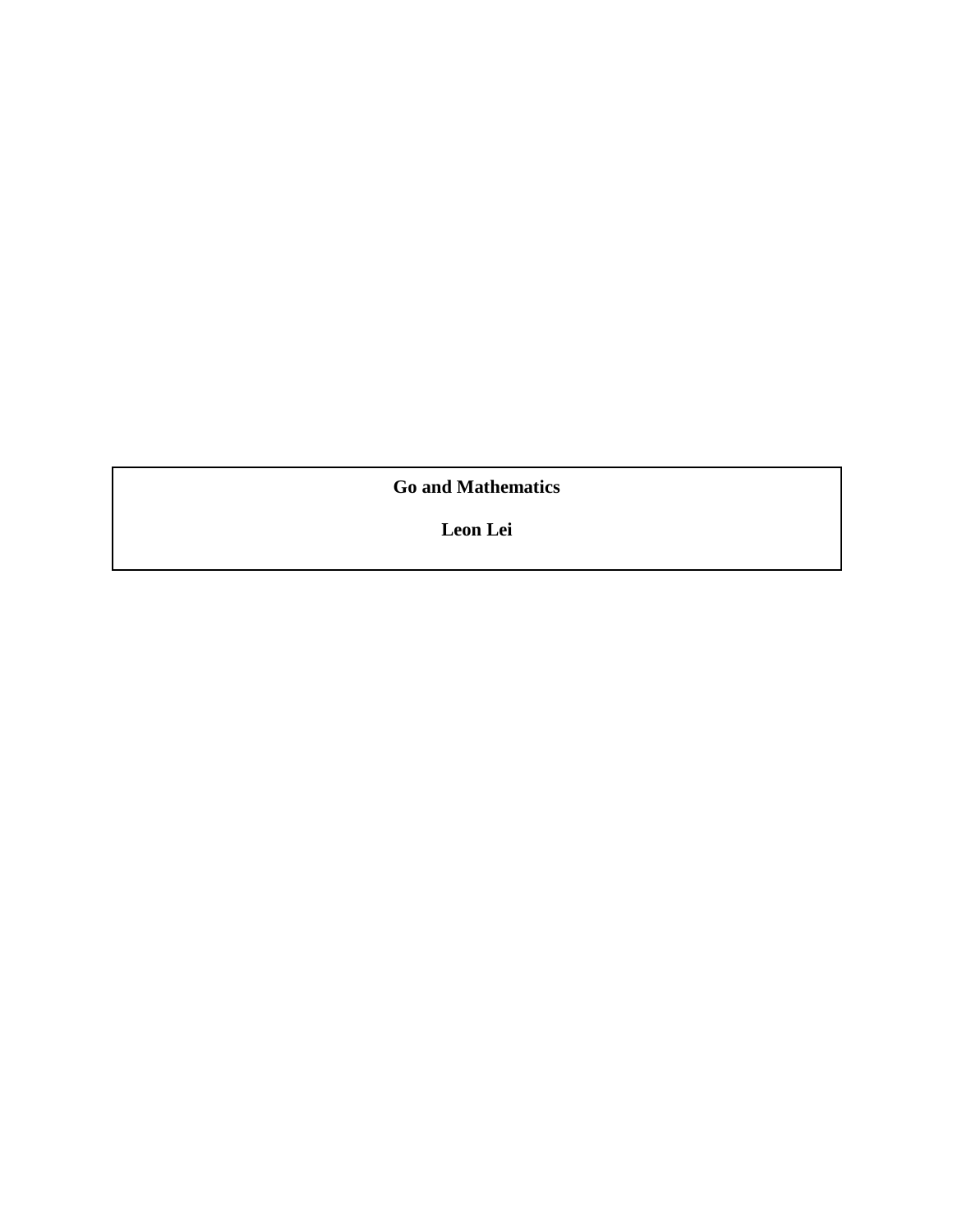Around 4,000 years ago in ancient China, a board game developed that would redefine the mathematical study of games. This game is known as 围棋 (Wei Qi), or "Go". Two players, one playing black and the other white, take turns placing stones on the intersections of a Go board (See Figure 1 and 2). If a stone or group of stones on the board is completely surrounded on all sides, then those stones are "captured" and removed from the game (See Figure 3). At the end of the game, the player with the most territory is the winner. The rules of Go are relatively simple, and anybody could learn them and start playing within 5 minutes. However, there is a deep mathematical complexity in the game that cannot be ignored, and mastering the game requires great dedication and experience, a process that requires a lifetime.



**Figure 1:** An example of a 19x19 Go Board **Figure 2:** Stones go on intersection points





Figure 3: Examples of captured stones (marked with red X's) Original Diagrams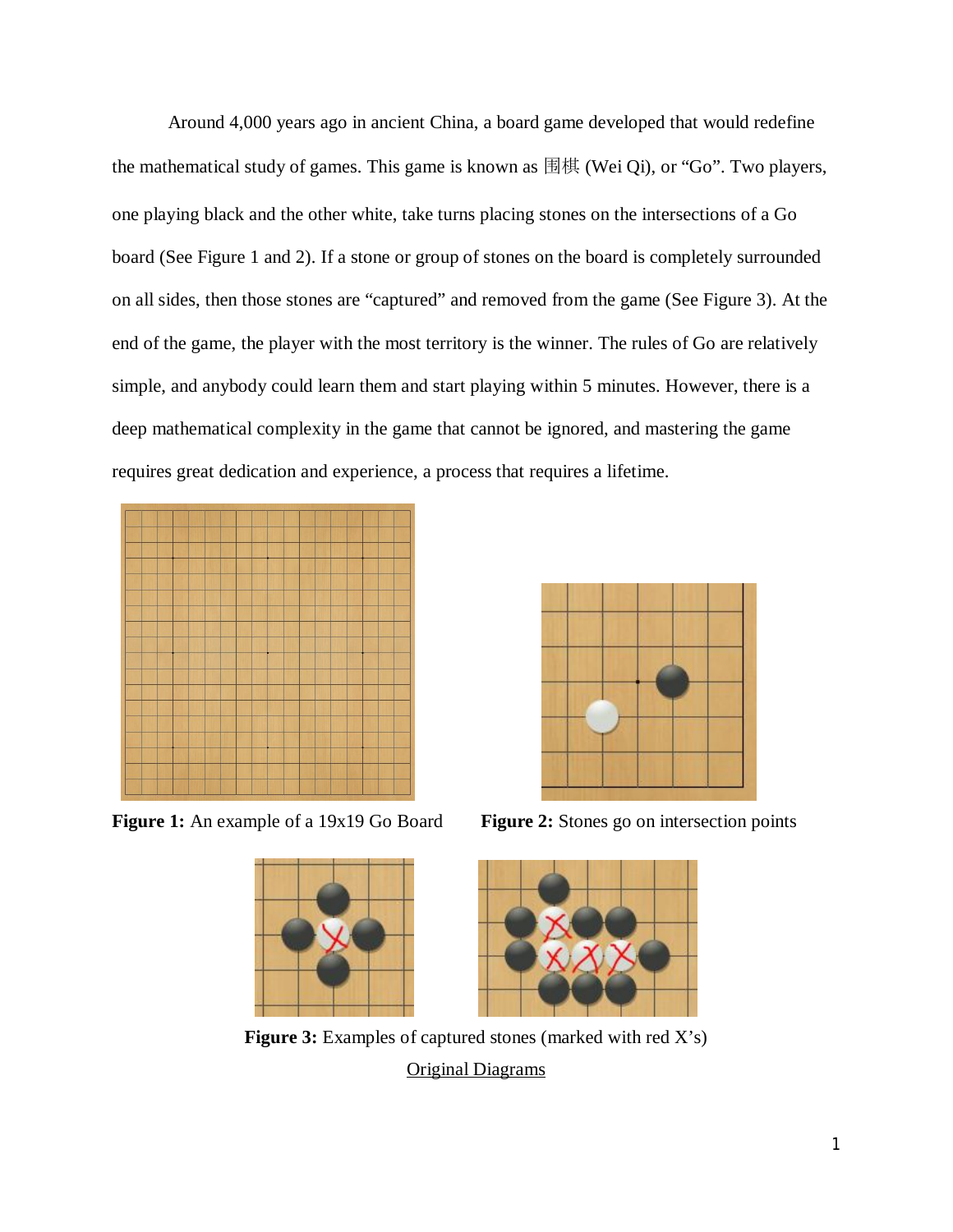Go is an elegant game of balance and strategy. The game is far less about surrounding and capturing than it is about establishing your own territory in an area of the board and placing stones on key points to gain territory. In fact, it is possible for a whole game to play out in which neither side captures a single stone. Stones placed farther apart from each other have the potential of more territory, but also run a higher risk of being separated and killed. Furthermore, in Go it is possible to create territory that is "alive", by creating two or more "eyes" in a group of stones. In Figure 4, the group of white stones that have been surrounded by black cannot be captured. They are considered to be "alive" because they have more than two "eyes" (marked 1 and 2). Black cannot place a stone in location 1 and 2 on the same turn, therefore there is no way for black to completely surround the white pieces.



**Figure 4:** White is alive in this corner of the board Original Diagram

**10<sup>50</sup>** - This is an estimated value based on Shannon's number for the amount of possible legal positions in the game of chess. **10<sup>80</sup>** - This is the estimated number of atoms in the observable universe. **2 x 10<sup>170</sup>** - This unthinkably huge number is the estimated number of possible legal positions on a 19x19 Go board, **without** taking into account the order of moves played. In fact, the number of possible variations in just the first 40 moves of a Go game on a 19x19 board already surpasses the number of atoms in the universe. It is this huge number that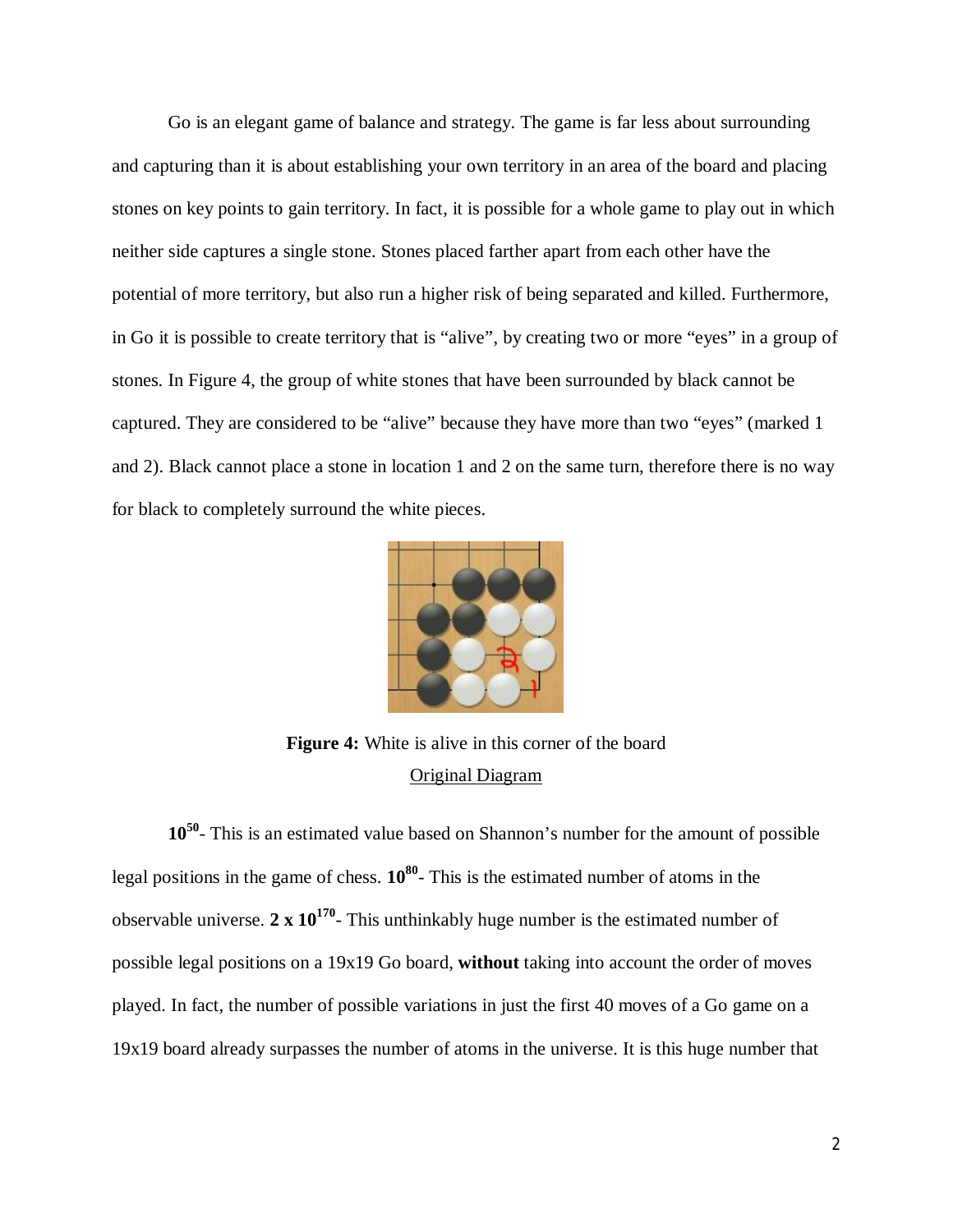makes Go a potential target for mathematical study, as well as differentiates it from other board games in terms of game complexity.

As with most board games, many permutational calculations can be done with Go. The simplest is the number of possible arrangements on the board, assuming that each intersection can have a black stone, white stone, or no stone. This can be expressed as  $3^n$ , with n representing the number of intersections on the board (See Figure 5).

| 3 <sup>n</sup>       | $\mathbf n$ | <b>Board Size</b> |
|----------------------|-------------|-------------------|
| $4.43\times10^{38}$  | 81          | 9x9               |
| $4.30\times10^{80}$  | 169         | 13x13             |
| $1.74\times10^{172}$ | 361         | 19x19             |

**Figure 5:** The number of possible arrangements for specific board sizes

## Original Diagram

On a 19 x 19 Go board with 361 intersection points, the number of possible arrangements is  $3^{361}$ , without taking into consideration the order of moves played. However, this includes many illegal positions, as arrangements in which stones are surrounded on all sides (have no "liberties") do not count. Thus, many Go enthusiasts and mathematicians have tried to calculate the number of legal positions in the game of Go. The number 2 x  $10^{170}$  came from the calculations of two mathematicians, John Tromp and Gunnar Farnebäck. They noted that as the size of the Go board increases, the percentage of legal positions (out of all possible arrangements) decreases. Using computer programs, they approximated that the percentage of legal positions on a 19 x 19 Go board was close to 1.2%. Using this data, they were able to determine the approximate number of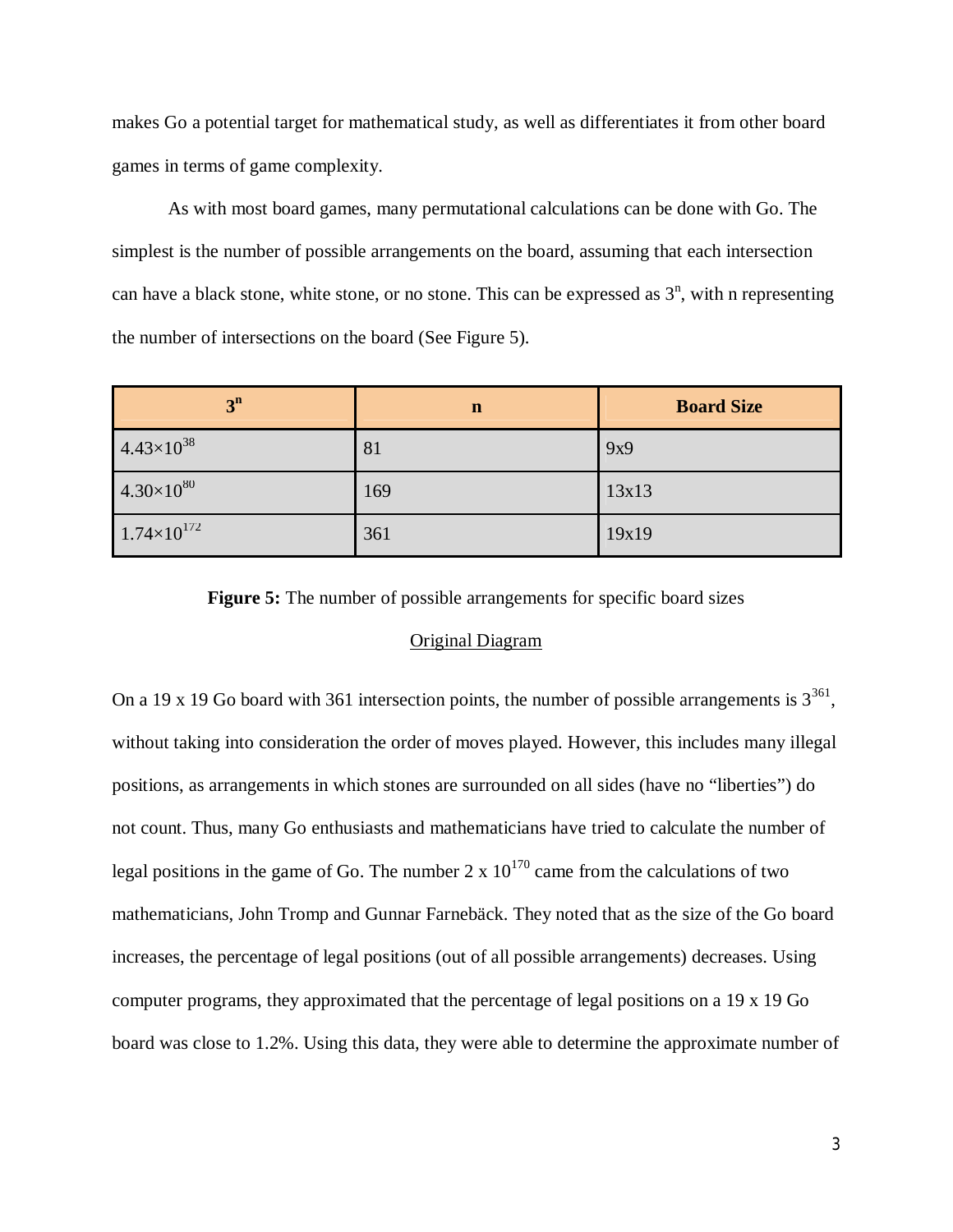| <b>Probability</b> | <b>Illegal positions</b> | <b>Legal positions</b> | <b>Board Size</b> |
|--------------------|--------------------------|------------------------|-------------------|
| 0.333333           | $\overline{2}$           | $\mathbf{I}$           | 1x1               |
| 0.703704           | 24                       | 57                     | 2x2               |
| 0.643957           | 7008                     | 12675                  | 3x3               |
| 0.564925           | 18728556                 | 24318165               | 4x4               |
| 0.527724           | 1646725708               | 1840058693             | 4x5               |
| 0.235              | approximation            | approximation          | 9x9               |
| 0.087              | approximation            | approximation          | 13x13             |
| 0.012              | approximation            | approximation          | 19x19             |

legal positions for the game of Go, which is 1.2% of  $3^{361}$  (See Figure 6). This is a value close to  $2.08 \times 10^{170}$ .

# **Figure 6:** Tromp and Farnebäck's results

# http://senseis.xmp.net/?NumberOfPossibleOutcomesOfAGame

Another calculation for Go is in the number of possible games. This is also known as the game's tree complexity, and is different from the number of legal positions of a game in that individual moves are taken into account. The simplest permutation for this would be 361!, which has a value close to  $1.44 \times 10^{768}$ . On the first move, there are 361 intersections to choose from, then 360, then 359, and so on. This calculation is flawed in that it may result in illegal positions and captures and in the simple fact that Go games rarely ever last 361 moves. A calculation by computer scientist Victor Allis uses the fact that typical games of Go will last an average of 150 moves with an average of 250 choices per move, resulting in a value close to  $10^{360}$  (250<sup>150</sup> = 4.9)  $x 10^{359}$ ). Currently however, the calculation of Go permutations is generally vague, and many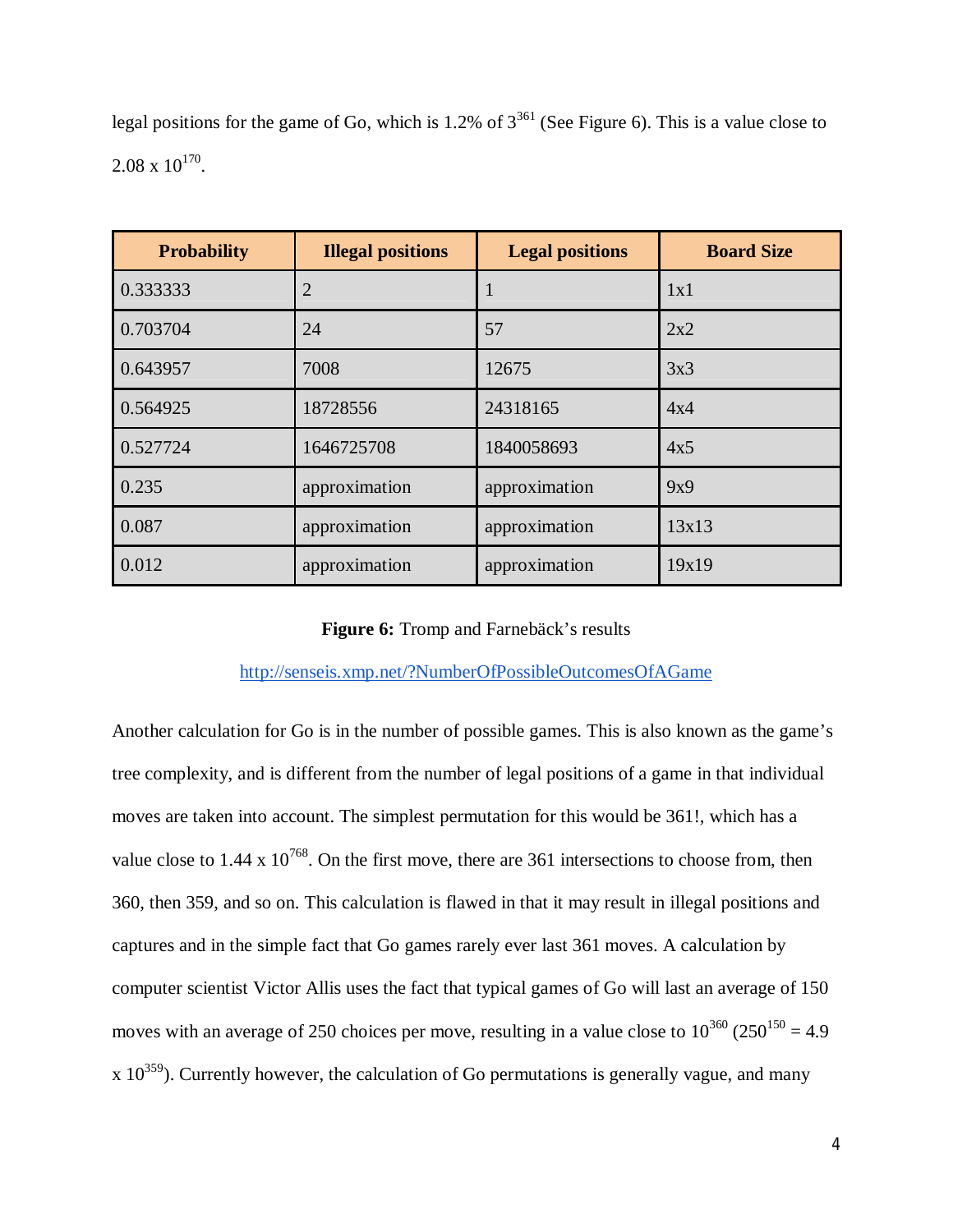things about the game and its mathematical connection are not clear. Most of the calculations done so far are broad estimates at best (albeit extremely complicated ones using computer programs). As of now, there is a considerably low amount of in-depth mathematical analysis with Go (compared to a game like Chess), simply because of the incapability of even the best of our modern computers to compute such large values. There is also much more that can be done mathematically with Go that is increasingly difficult due to its complexity. For example, given a group of stones in a position on the board, how many different results could be associated with that arrangement? How does the permutational calculation of how one area plays out in a certain number of moves factor into the aspect of the whole game? What about permutations based on capturing stones in an area of the board, or even the occasional occurrence of mutual living (in which both black and white stones cannot be captured and share the space)?

Go's mathematical complexity becomes even more apparent when looking at computer Go programs. Since there are many possibilities for how a game of go can play out, a computer struggles to play a game of Go against even amateur human players. In 1997, a computer chess program known as Deep Blue defeated the world chess champion Garry Kasparov. Computer Go on the other hand, was completely inferior. Go programs such as "HandTalk" challenge 3 Taiwanese inseis to an 11 stone handicap match (See Figure 7) and still lose 1 of the 3 matches.



**Figure 7:** Black (computer) gets an 11 stone "head start" before white plays the first move

#### Original Diagram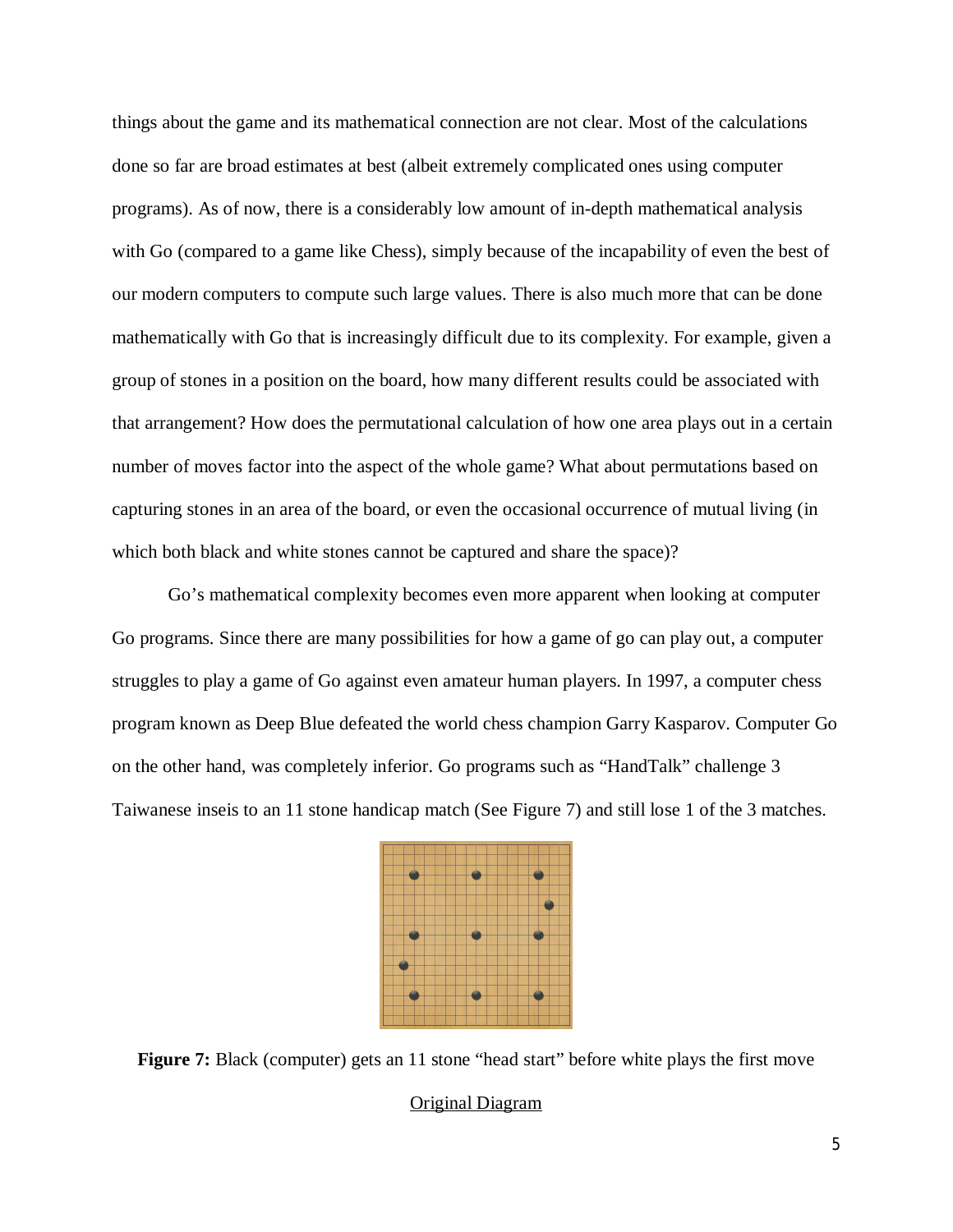Consider the fact that inseis are only students of Go and that 11 stones is already an extreme advantage in the game (the usual maximum is 9 stones). Then consider the fact that while a Go program still loses 1 of these 3 seemingly unchallenging games, a chess program in the same year has the capability to defeat a chess champion on even grounds. Why is it that computer Go programs struggle to do what computer chess programs can? The reason is behind the variations of the games. In a chess program, the computer looks for as many variations as possible, evaluates the board position, and then propagates back to find the best move. The problem with this method in computer Go is that there are **too many** more variations, making evaluation difficult and counting impossible. However, there has been much improvement since 1997, and this is largely a result of the Monte Carlo Tree Search, a 2006 project that assigned a win rate to a certain move out of a bunch of random plays. To accomplish this, many random plays are played from a certain position until precise scoring can be done, then each of the moves are assigned a win rate based on the results. Using this method, computer Go programs experienced a drastic improvement. For example, a couple of months ago on 06/05/2013, computer Go program "Zen" defeats a strong 9d amateur player with 3 handicap stones. This is still far from being able to defeat a Go champion in an even match, but the programs are constantly being improved and someday they may eventually surpass that of even the best human players.

In my research, I was also interested in the calculation of positions and legal positions on the board. I tried to do my own calculations for the number of positions in a  $2x2$  corner of the board. Figure 8 on the next page is a tree that shows the number of combinations for the placement of stones turn by turn (with black going first). Black first places a stone in one of 4 starting positions, then each of those 4 starting positions for black are followed up with 3 possible positions for white's next move, and so on. Afterwards, I looked at each possible final

6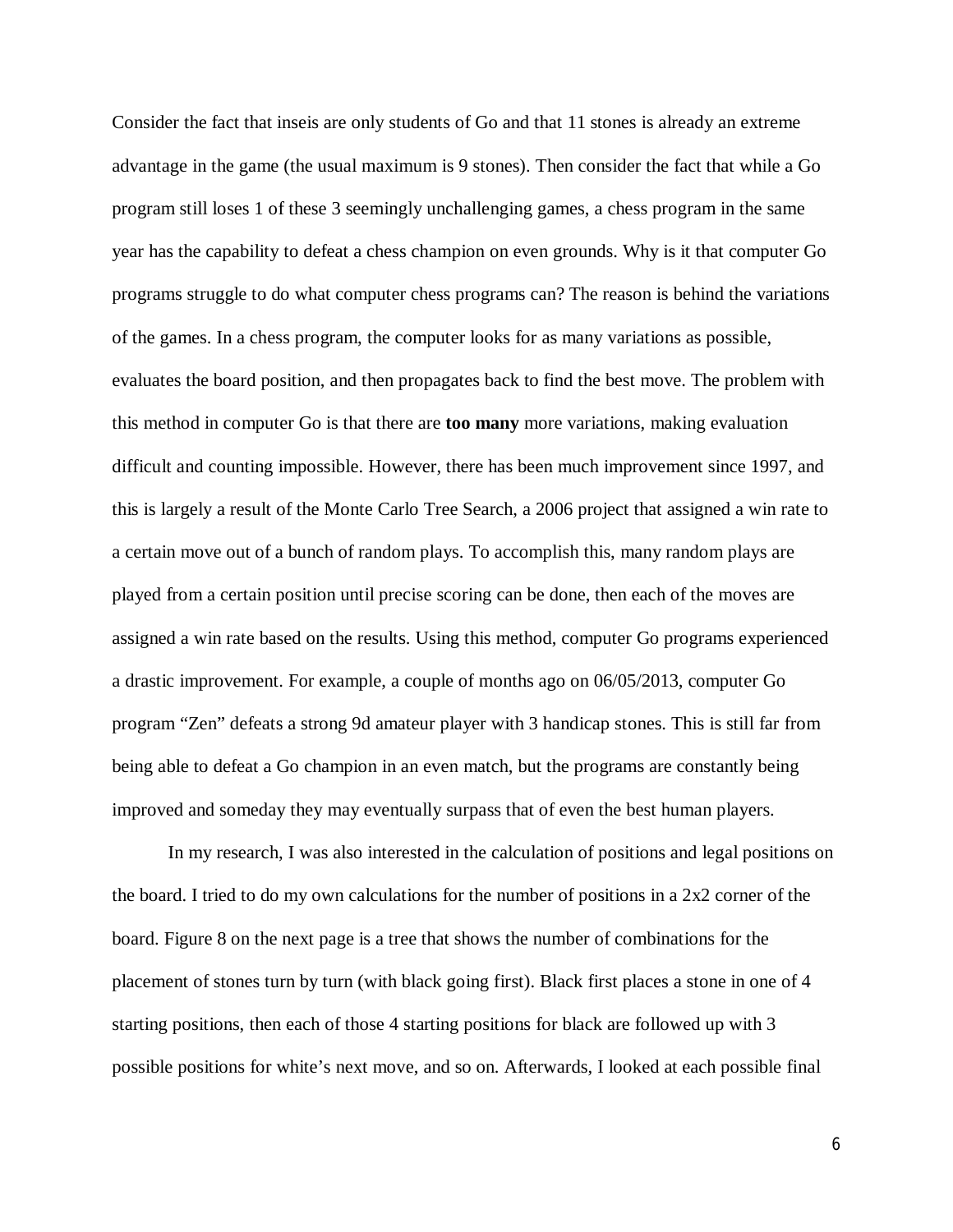state for the stones, and counted how many of each appeared. Interestingly, there are exactly four ways to reach each of the final stages of the legal stone arrangements listed in Figure 9 (see next page) except for two arrangements: a) and b), which have a total of two ways to reach. All the arrangements take 4 steps to complete (4 intersection points in a 2x2 board) except a), which requires 5 moves to reach and b) which requires 3 moves to reach.



Figure 8: Tree for arrangements on a 2x2 corner of the board.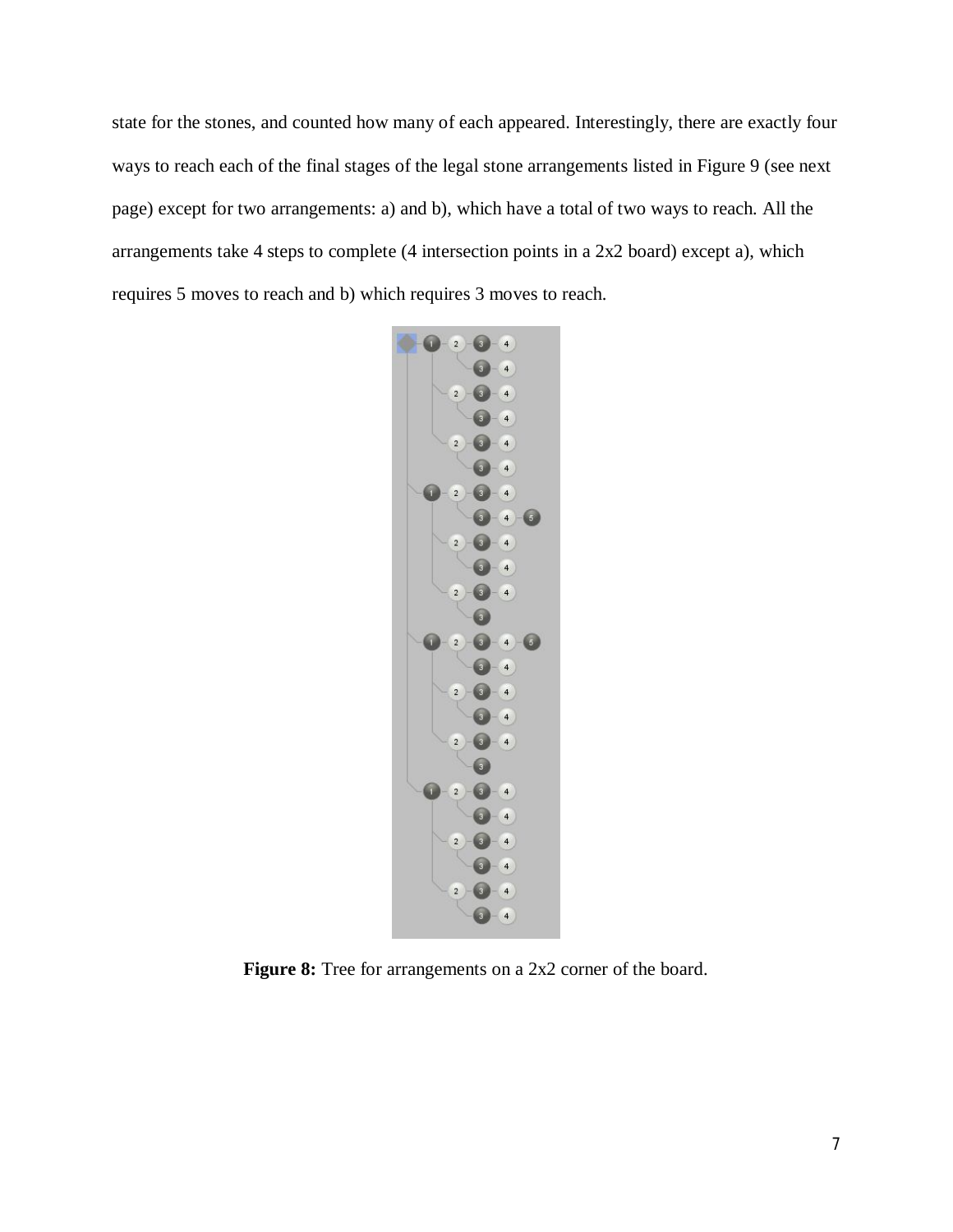

**Figure 9:** The ending result of arrangements

Original Diagrams

1st Move (Black): 4 choices for stone placement

2nd Move (White): 3 choices for stone placement

3rd Move (Black): 2 choices for stone placement\*\*

\*\*Capturing will occur in 2 scenarios



The fourth move for these two scenarios must be on point A

\*\*2 scenarios will not be eligible for a 4th move:



Placing a 4th stone (white's turn) inside the last remaining area is an illegal move.

4th Move (White) 1 choice for stone placement

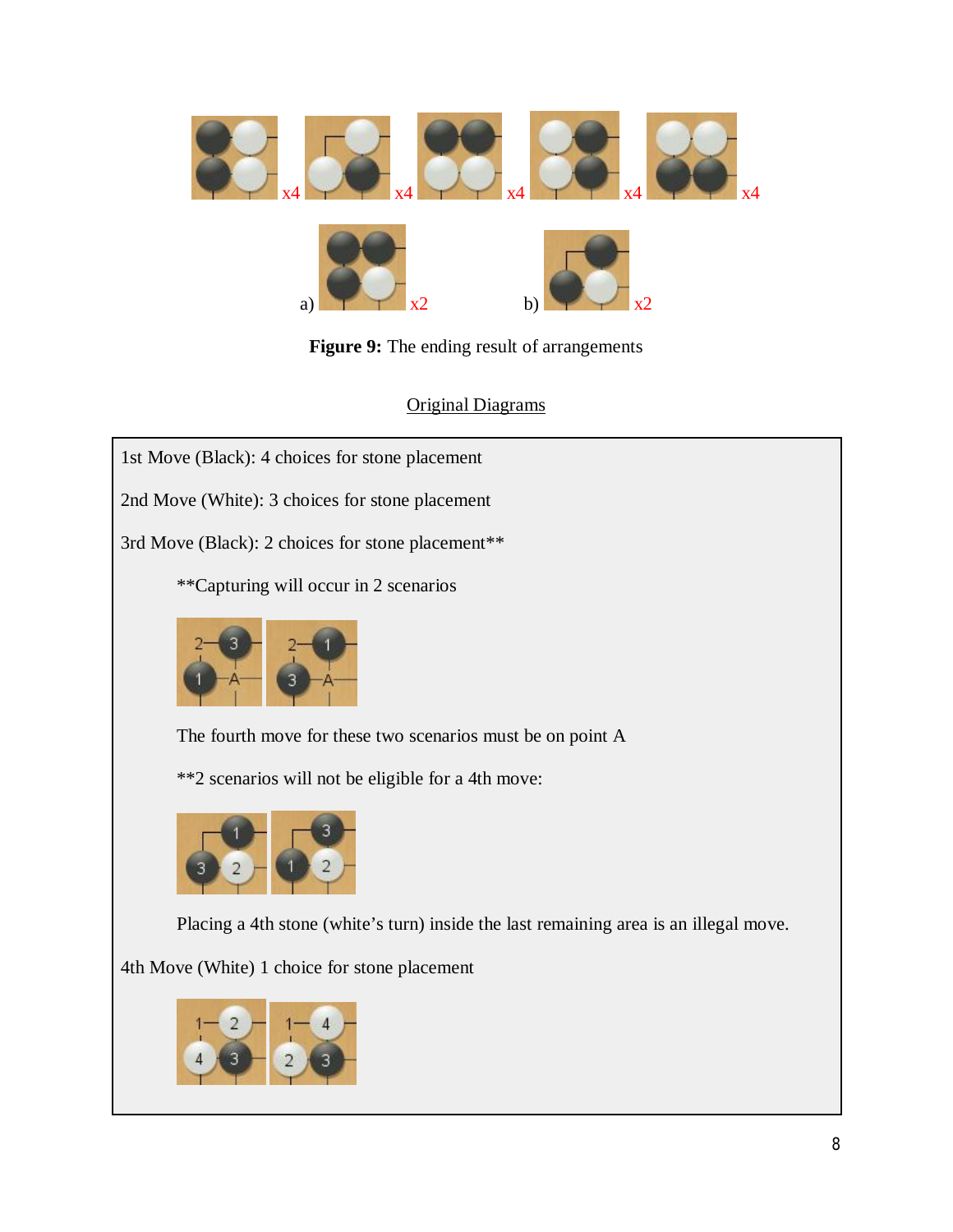$4 \times 3 \times 2 \times 1 = 24$  combinations

#### **Figure 10:** Breakdown of each move

Note that Figure 10 above is for the final state of stone arrangements, in which the area is played out completely. Even though there were some limitations for the 3rd move and onwards, this does not affect the end result because it would only be a difference of whether or not you multiply by 1.

Counting up all possible stages of the game (in which the game could potentially stop after as early as the first move) would give you 16 stages for each placement of black in move 1 (4 choices).  $4x16 = 64$ , which is the number of arrangements without a number of moves limitation.

And yet even this is not the full scope of legal positions (when the order of moves is taken into account), because arrangements such as the one shown in Figure 11 are legal but have not been counted above. This is because only arrangements following a tree with black going first in the area were taken into account.



**Figure 11:** a legal position that can only occur if white went in the area first

#### Original Diagram

To truly count the number of legal positions in a 2x2 corner, a different approach should be used. First, it can be assumed that each of the 4 positions available hold a black stone, a white stone, or no stone. I chose to represent this with  $4^3$ , or 64 arrangements. 1 arrangement should be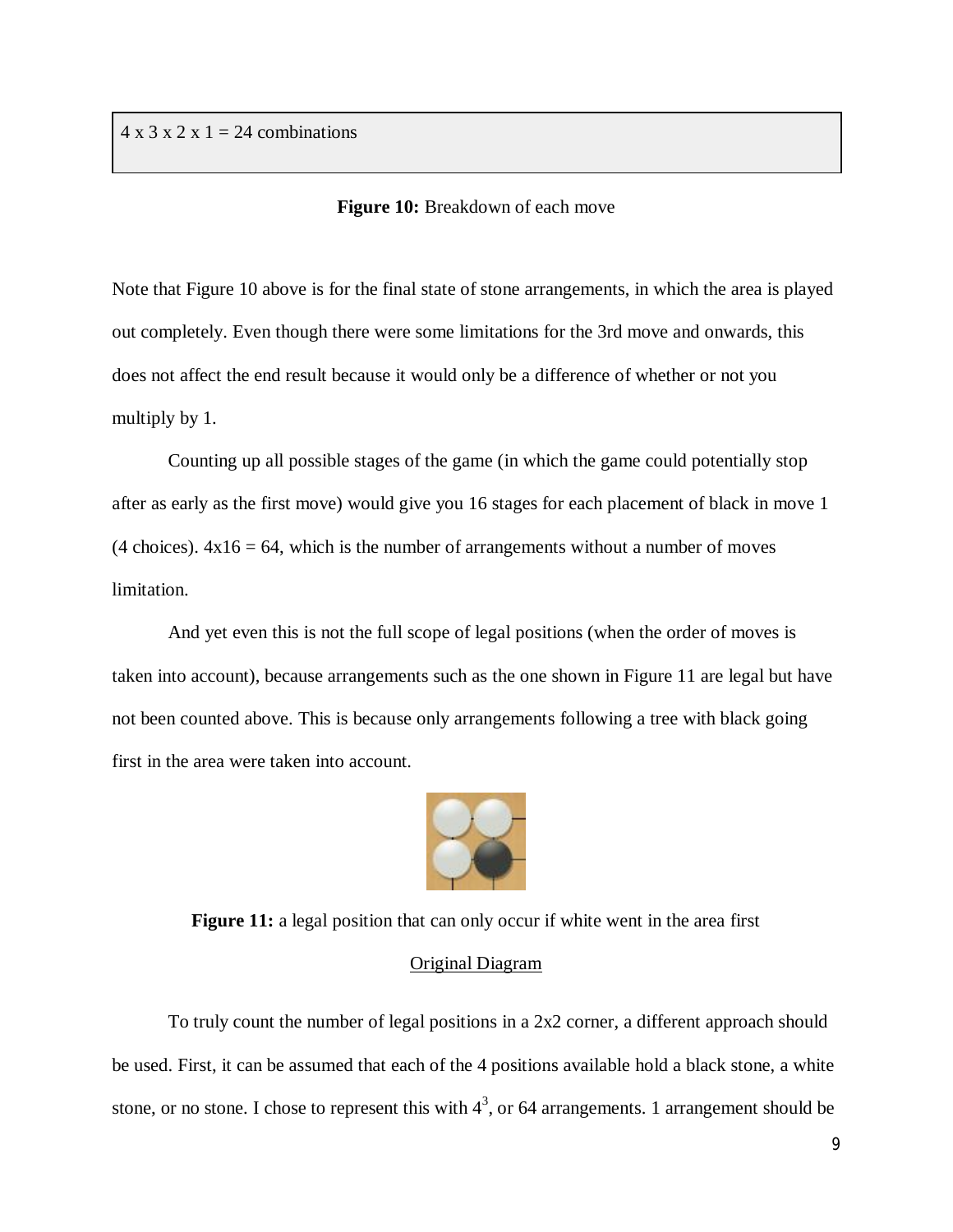subtracted, and that is if all 4 positions have no stones, thus arriving at 63 arrangements. Now, instead of counting the number of legal positions, the number of illegal positions could be counted. This will occur whenever a black stone is surrounded by two white stones or a white stone is surrounded by two black stones. For this to happen, one of the two positions shown in Figure 12 must be present.



**Figure 12:** illegal positions

# Original Diagram

The question is what happens with the 4th remaining position on the board. For each of the two setups shown in Figure 12, the remaining stone can either be black, white, or empty. This makes  $3x2 = 6$  illegal positions that after having been subtracted from the previously calculated value of 63, gives 57 legal positions. The method for arriving at this value was different from using  $3<sup>n</sup>$ . Instead, I used  $n^3$ , for which the resulting amount of illegal positions considered would be different. Even so, this result corresponds with the Tromp and Farnebäck's calculation for the 2x2 corner, although I am not certain it would apply to other sizes for the board.

Going back to my calculations however, I realized that there must have been a problem. If a stone that has no "liberties" (See Figure 12) is on the board, then it is an illegal position. I ignored the fact that in a 2x2 corner, there were boundaries on ALL sides restricting the liberties of stones, not just on the two edges.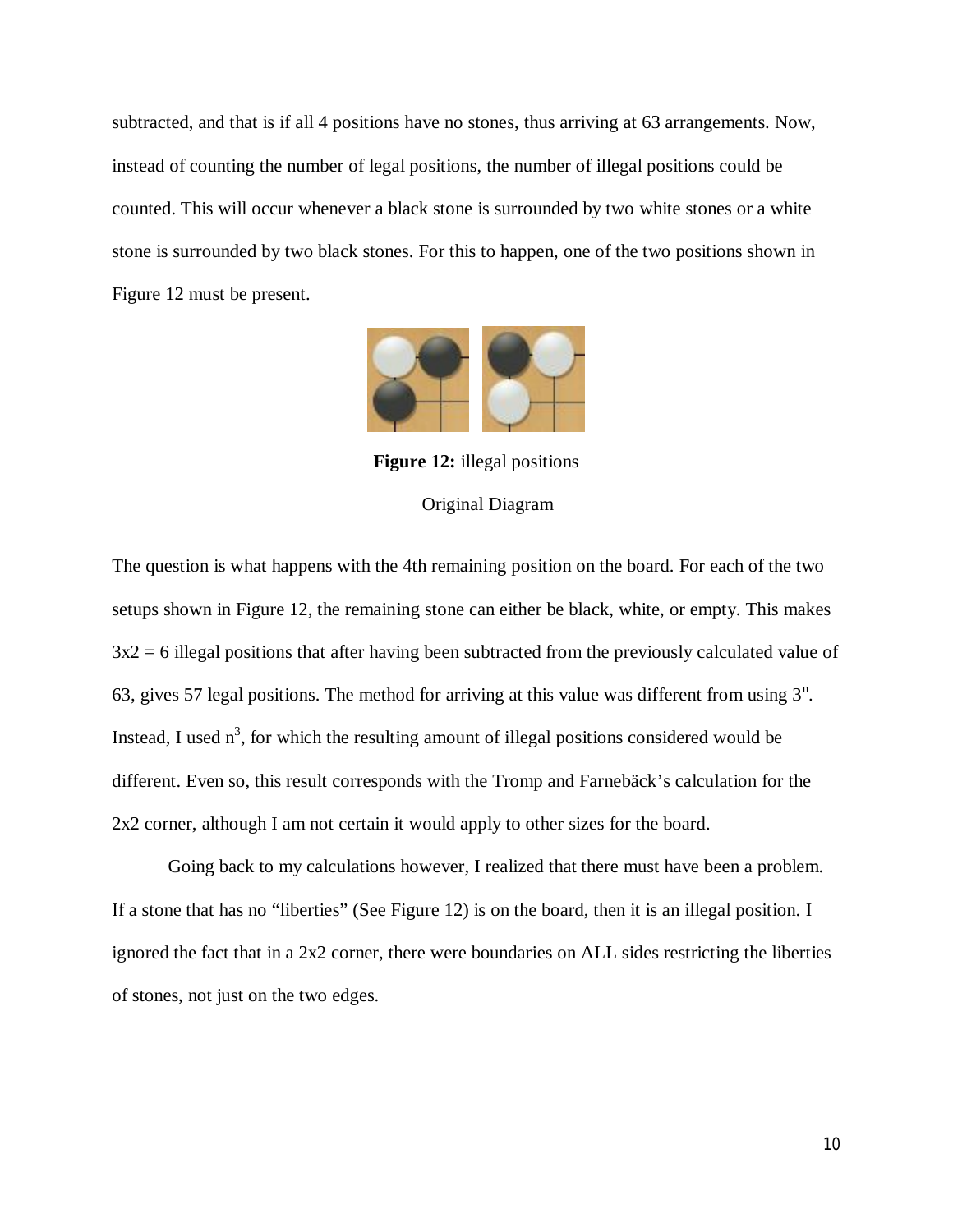

**Figure 13:** If any stone or group of stones have 0 liberties, then it is an illegal position.

# Original Diagram

This also means that if there are no stones without any liberties on the board, the position is legal, and therefore having no stones at all in the area is also considered a legal position. A more restrictive board for 2x2 should be used, the best representation of which would be a square (See Figure 14).



**Figure 14:** A 2x2 board Original Diagram

Now, not only would 14a. be an illegal position, 14b. would also be considered illegal. Essentially, my old calculation was of a 2x2 corner of the board without taking into account the fact that the corners and edges of a board count against a stone's liberties. Using this new board, which positions would be illegal? I recognized that any arrangement in which the board was completely filled with stones would be an illegal position. This is because there would be no liberties for any group of stones on the board. To calculate this, I used the fact that each of the 4 positions on the board must have either a black stone or a white stone. This would be equivalent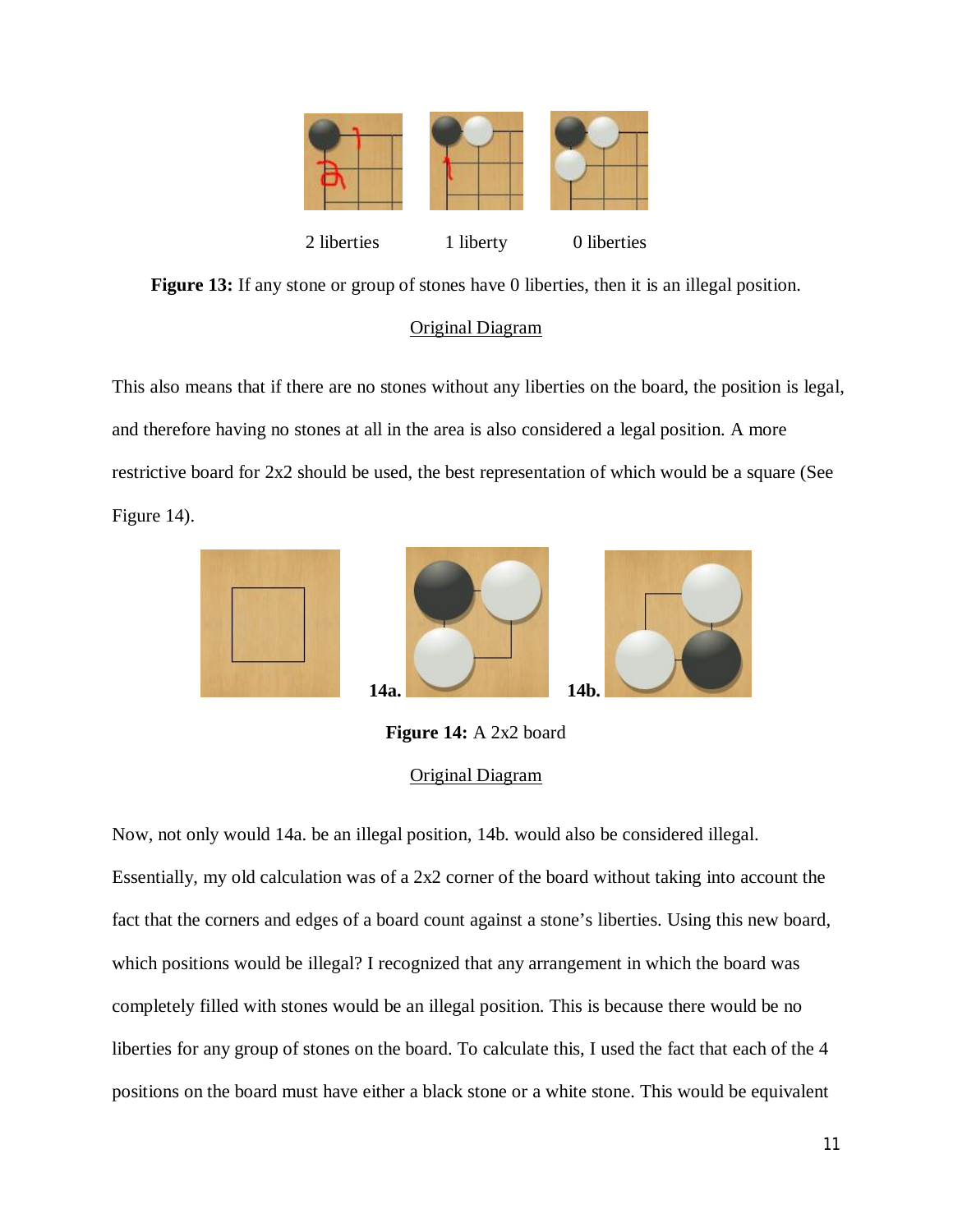to  $2<sup>4</sup>$ , or 16 illegal positions for which the entire board is filled. Furthermore, there is no possible way for an illegal position to be counted if there are only 2 or less stones on the board. This leads me to count all the illegal positions for which there are exactly 3 stones on the board. The only way for this to occur is when a stone in the very corner is surrounded by two stones of the opposite color (See Figure 14a.). Since there are four corners available to place this "dead stone", and two different colors of stones to fill each of the corners, this results in  $4x^2 = 8$  illegal positions for which there are exactly 3 stones on the board. Subtracting 16 illegal positions and 8 illegal positions from the total 81  $(3<sup>4</sup>)$  positions results in 57 legal positions.

From this, I can generalize a formula for calculating the number of legal positions, in which *n* represents the number of intersections on the board and  $I<sub>n</sub>$  represents the number of illegal positions for *n* number of stones on the board:

# number of legal positions =  $3^n - (l_n) - (l_{n-1}) - (l_{n-2}) - (l_0)$

Calculating  $I_n$  is different for each value of *n*, and I cannot draw a method for reaching it without individually determining illegal positions. As expected, these numbers grow exponentially in value as the board size grows larger. This experiment with the calculation of legal positions has increased my understanding of the permutational calculations that can be done with Go.

Despite the fact that Go is one of the most played board games in the whole world, it receives fairly little attention mathematically. A very small number of mathematicians and computer programmers contribute to basically all of our current understanding, and progress has been incredibly slow from what we know already. However, as time passes, it is inevitable that more and more of the secrets of Go will be unlocked, with computer go programs becoming more and more powerful in correspondence. Suppose a new method of calculation is discovered